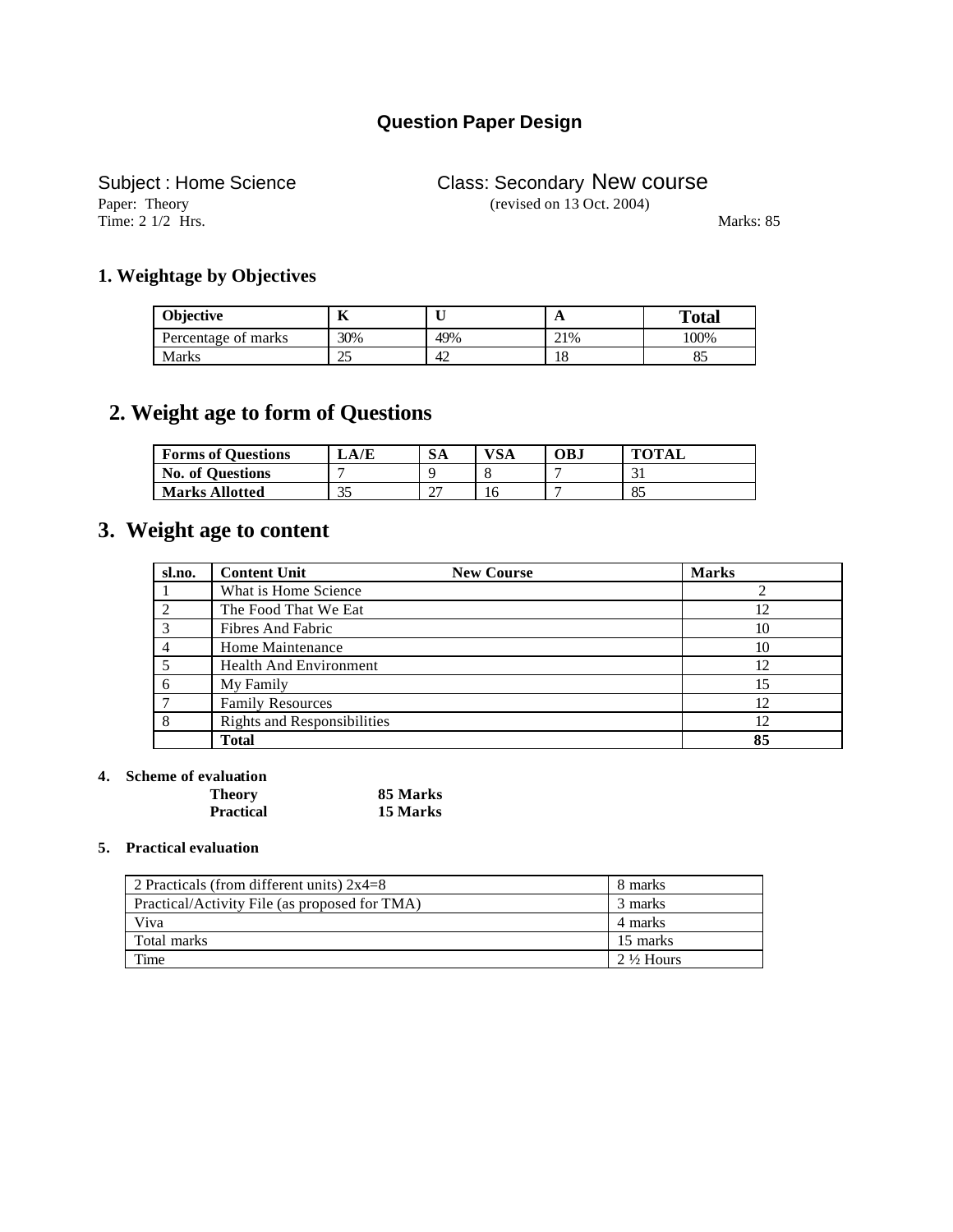| SI.              | <b>New Course</b>                                                                                                                |                                       | Knowledge      |                         |                                                                   |                      | Understanding    |             |                         |             | <b>Application</b> |                |          | <b>Total</b> |
|------------------|----------------------------------------------------------------------------------------------------------------------------------|---------------------------------------|----------------|-------------------------|-------------------------------------------------------------------|----------------------|------------------|-------------|-------------------------|-------------|--------------------|----------------|----------|--------------|
| No               |                                                                                                                                  | ${\bf E}$                             | <b>SA</b>      | <b>VSA</b>              | Obj                                                               | $\bf{E}$             | <b>SA</b>        | <b>VSA</b>  | Obj                     | ${\bf E}$   | <b>SA</b>          | <b>VSA</b>     | Obj      | <b>Marks</b> |
| 1.               | What is Home<br>Science                                                                                                          |                                       |                |                         |                                                                   |                      |                  | $1(2)^{10}$ |                         |             |                    |                |          | $\mathbf{2}$ |
| 2.               | The food that<br>we eat                                                                                                          |                                       |                |                         | $1(1)^{1}$                                                        |                      | $1(3)^{20}$      | $1(2)^{11}$ | $1(1)^{5}$              | $1(5)^{30}$ |                    |                |          | 12           |
| 3.               | Fiber to Fabric                                                                                                                  |                                       | $1(3)^{16}$    | $1(2)^{8}$              |                                                                   |                      | $1(3)^{21}$      |             |                         |             |                    | $1(2)^{14}$    |          | 10           |
| $\overline{4}$ . | Home<br>Maintenance                                                                                                              |                                       |                |                         | $1(1)^{2}$                                                        | $1(5)^{26}$          |                  | $1(2)^{12}$ |                         |             |                    | $1(2)^{15}$    |          | 10           |
| 5.               | Health and<br>Environment                                                                                                        |                                       | $1(3)^{17}$    |                         | $1(1)^3$                                                          |                      |                  | $1(2)^{13}$ | $1(1)^6$                | $1(5)^{31}$ |                    |                |          | 12           |
| 6.               | My Family                                                                                                                        |                                       | $2(3)^{18,19}$ |                         | $1(1)^4$                                                          | $1(5)^{27}$          |                  |             |                         |             | $1(3)^{23}$        |                |          | 15           |
| 7.               | Family<br>Resources                                                                                                              |                                       |                |                         |                                                                   | $1(5)^{28}$          | $1(3)^{22}$      |             | $1(1)^{7}$              |             | $1(3)^{24}$        |                |          | 12           |
| 8.               | Rights and<br>Responsibilities                                                                                                   | $1(5)^{25}$                           |                | $1(2)^9$                |                                                                   | $1(5)^{29}$          |                  |             |                         |             |                    |                |          | 12           |
|                  | <b>Sub Total</b>                                                                                                                 | 5                                     | 12             | $\overline{\mathbf{4}}$ | $\overline{\mathbf{4}}$                                           | 20                   | $\boldsymbol{9}$ | 10          | $\overline{\mathbf{3}}$ | 10          | 6                  | $\overline{2}$ | $\bf{0}$ |              |
|                  | <b>Toal</b>                                                                                                                      |                                       | 25             |                         |                                                                   |                      | 42               |             |                         |             | 18                 |                |          | 85           |
|                  | Total No. of Question asked<br>${\bf E}$<br>$=$<br><b>SA</b><br>$\equiv$<br><b>VSA</b><br>$\equiv$<br>Obj<br>$=$<br>Total<br>$=$ | 7<br>9<br>8<br>$\boldsymbol{7}$<br>31 |                | Marks $=$               | <b>Marks</b><br>$7x5 = 35$<br>$9x3 = 27$<br>$8x2 = 16$<br>$7x1 =$ | $\overline{7}$<br>85 |                  |             |                         |             |                    |                |          |              |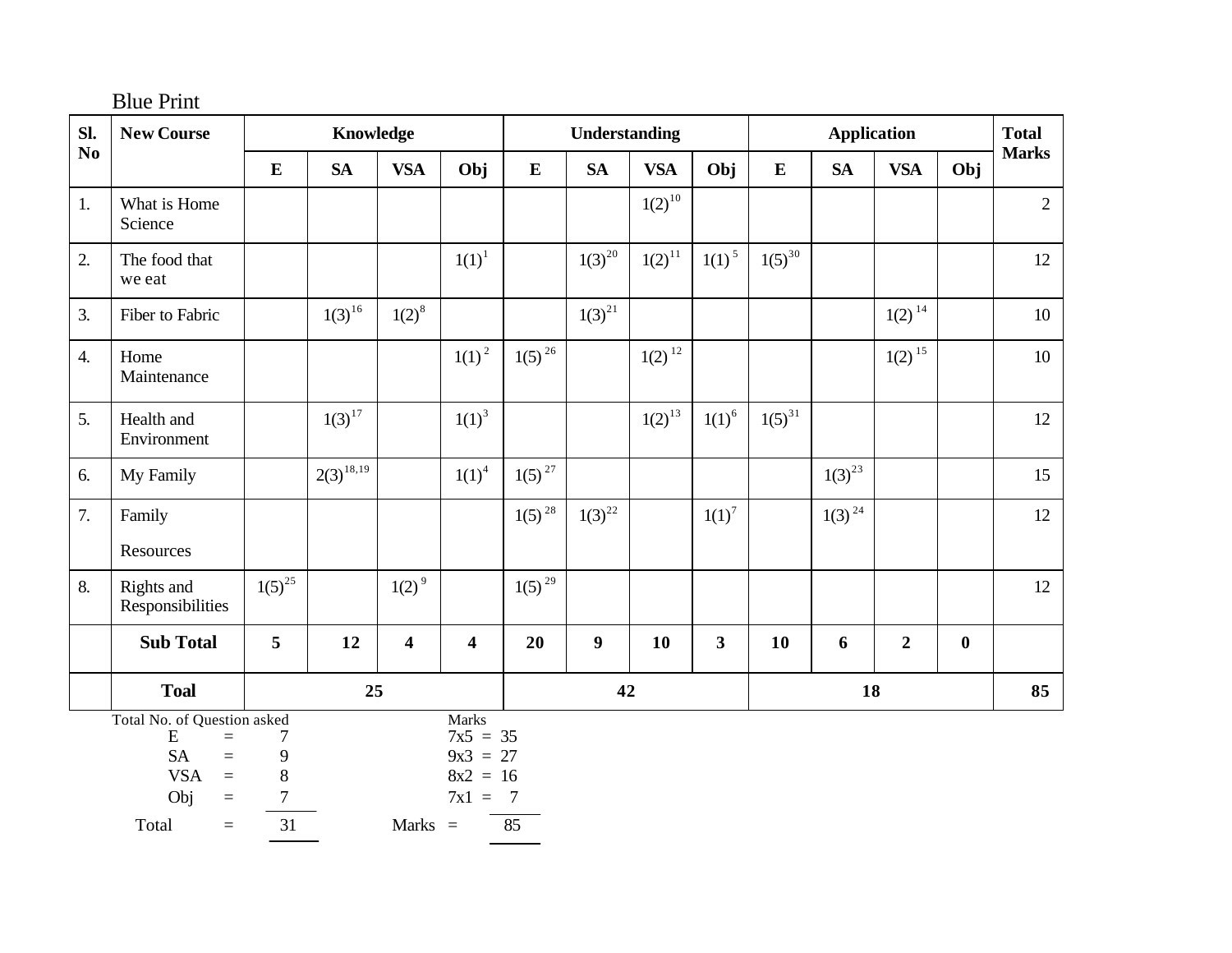# **SAMPLE QUESTION PAPER**

Final version given for printing on 27-4-04

|    |     | Note: All Questions are compulsory                                                                        |      | Max Marks-85        |
|----|-----|-----------------------------------------------------------------------------------------------------------|------|---------------------|
|    |     |                                                                                                           | Time | $2\frac{1}{2}$ hrs. |
| 1. |     | In order to give a diet containing good quality protein to your family, you can use.                      |      |                     |
|    | (a) | germination                                                                                               |      | 1                   |
|    | (b) | combination                                                                                               |      |                     |
|    | (c) | fermentation                                                                                              |      |                     |
|    | (d) | conservation                                                                                              |      |                     |
| 1. |     | Name the common part present in iron toaster and geyser, which works as<br>safeguard against overheating. |      | 1                   |
|    | (a) | thermostat                                                                                                |      |                     |
|    | (b) | fuse                                                                                                      |      |                     |
|    | (c) | cord                                                                                                      |      |                     |
|    | (d) | switch                                                                                                    |      |                     |
| 3. |     | Malaria can be diagnosed by testing                                                                       |      | 1                   |
|    | (a) | blood                                                                                                     |      |                     |
|    | (b) | urine                                                                                                     |      |                     |
|    | (c) | stool                                                                                                     |      |                     |
|    | (d) | spit                                                                                                      |      |                     |
| 4. |     | A child of 3 years old can speak sentences made of                                                        |      | $\mathbf{1}$        |
|    | (a) | 3-4 words                                                                                                 |      |                     |
|    | (b) | 5-6 words                                                                                                 |      |                     |
|    | (c) | 7-8 words                                                                                                 |      |                     |
|    | (d) | $10-12$ words                                                                                             |      |                     |
| 5. |     | The maximum energy-giving nutrient is                                                                     |      | 1                   |
|    | (a) | Minerals                                                                                                  |      |                     |
|    | (b) | Proteins                                                                                                  |      |                     |
|    | (c) | Carbohydrates                                                                                             |      |                     |
|    | (d) | Fats                                                                                                      |      |                     |
| 6. |     | You will generally not find water closets in villages because they                                        |      | $\mathbf{1}$        |
|    | (a) | Need experts to construct                                                                                 |      |                     |
|    | (b) | Need a lot of water                                                                                       |      |                     |
|    | (c) | Are difficult to use                                                                                      |      |                     |
|    | (d) | Are a western form of latrine                                                                             |      |                     |
| 7. |     | An example of human resource is                                                                           |      | 1                   |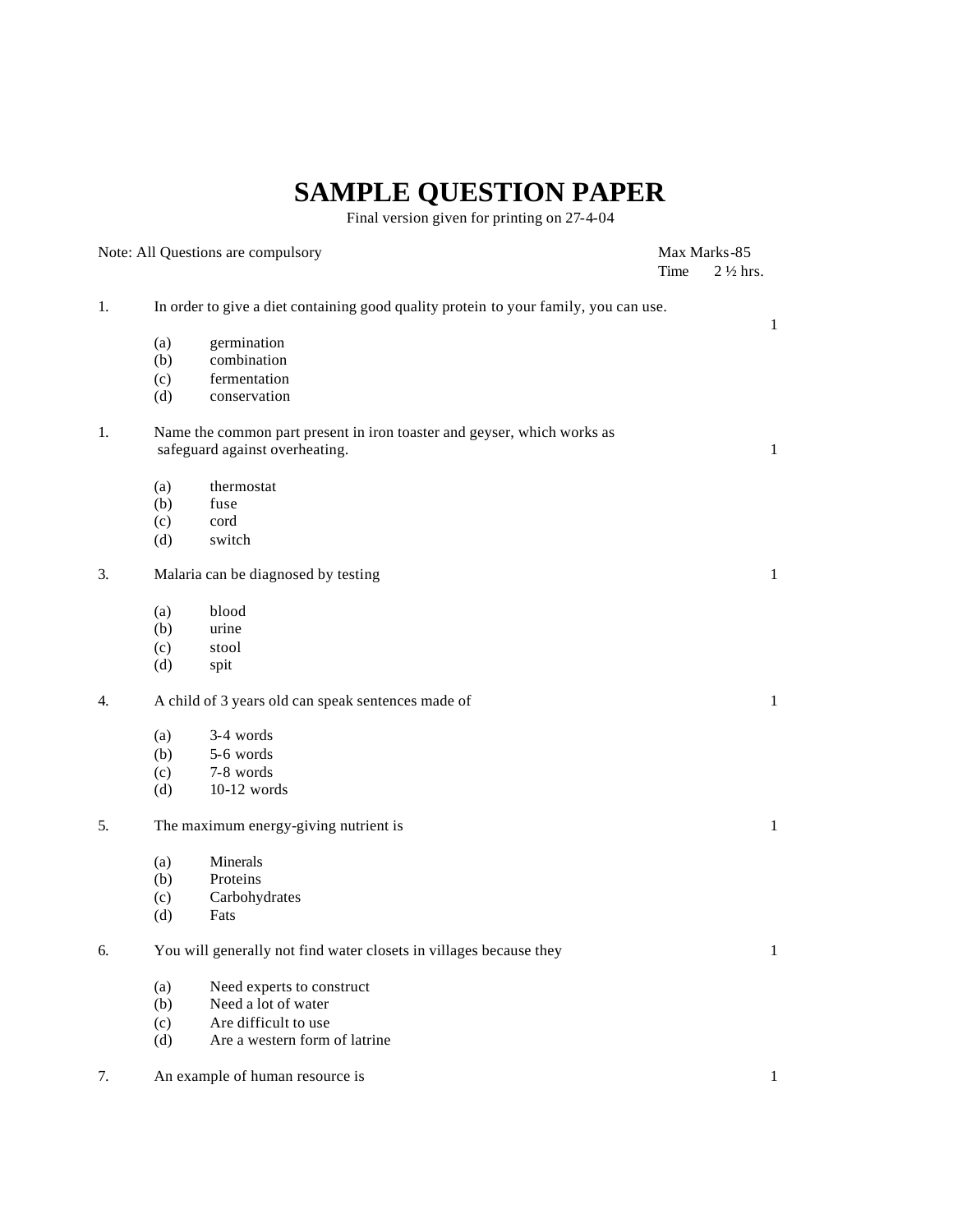|     | Money<br>(a)<br>Knowledge<br>(b)<br>Land<br>(c)<br>Material goods<br>(d)                                                                                                                                                            |                |
|-----|-------------------------------------------------------------------------------------------------------------------------------------------------------------------------------------------------------------------------------------|----------------|
| 8.  | Give one reason why                                                                                                                                                                                                                 | $\overline{c}$ |
|     | You cannot use nylon for making towels<br>(a)<br>A silk saree cannot be scrubbed hard while washing.<br>(b)                                                                                                                         |                |
| 9   | Write four problems seen in society due to the lack of values.                                                                                                                                                                      | $\overline{c}$ |
| 10. | After doing Home Science, Rita is looking for jobs. Educate her about<br>four areas where she can get employment.                                                                                                                   | 2              |
| 11. | Which two diseases spread through infected food and water? How can<br>these be controlled?                                                                                                                                          | 2              |
| 12. | Which cleaning material can Mala use to clean bathroom tiles and brass<br>taps in her home?                                                                                                                                         | $\overline{c}$ |
| 13. | List any four possible conditions when Rahul can become a victim of<br>poisoning.                                                                                                                                                   | 2              |
| 14. | List any two qualities you would look for, while buying a bed sheet.                                                                                                                                                                | 2              |
| 15. | Lokesh is 30 yrs. old. He wants to save his money for future use.<br>He is thinking of either buying jewelry or investing in Public Provident<br>Fund. Help him make a decision, giving at least two advantages for your<br>choice. | $\overline{c}$ |
| 16. | State any three qualities a fabric for rainy season should have.                                                                                                                                                                    | 3              |
| 17. | Mention any four diseases that spread through air. Suggest one measure<br>you could take to prevent the spread of such diseases.                                                                                                    | 3              |
| 18. | What are the three most common signs of pregnancy?                                                                                                                                                                                  | 3              |
| 19. | Support these three statements with the help of an example each.<br>Development<br>occurs<br>a) from head to legs<br>b) from centre of body towards outside.<br>c) at different rate at different age levels.                       | 3              |
| 20. | Give three reasons why you think preserving food is necessary?                                                                                                                                                                      | 3              |
| 21. | Name any four types of fabrics available in the market. Compare any<br>two on the basis of their heat conduction property.                                                                                                          | 3              |
| 22. | Which six qualities should you check before buying a readymade<br>suit for your mother?                                                                                                                                             | 3              |
| 23. | Your friend Roop has just become pregnant. Keeping in mind the<br>statement that 'only a healthy woman gives birth to a healthy baby',                                                                                              |                |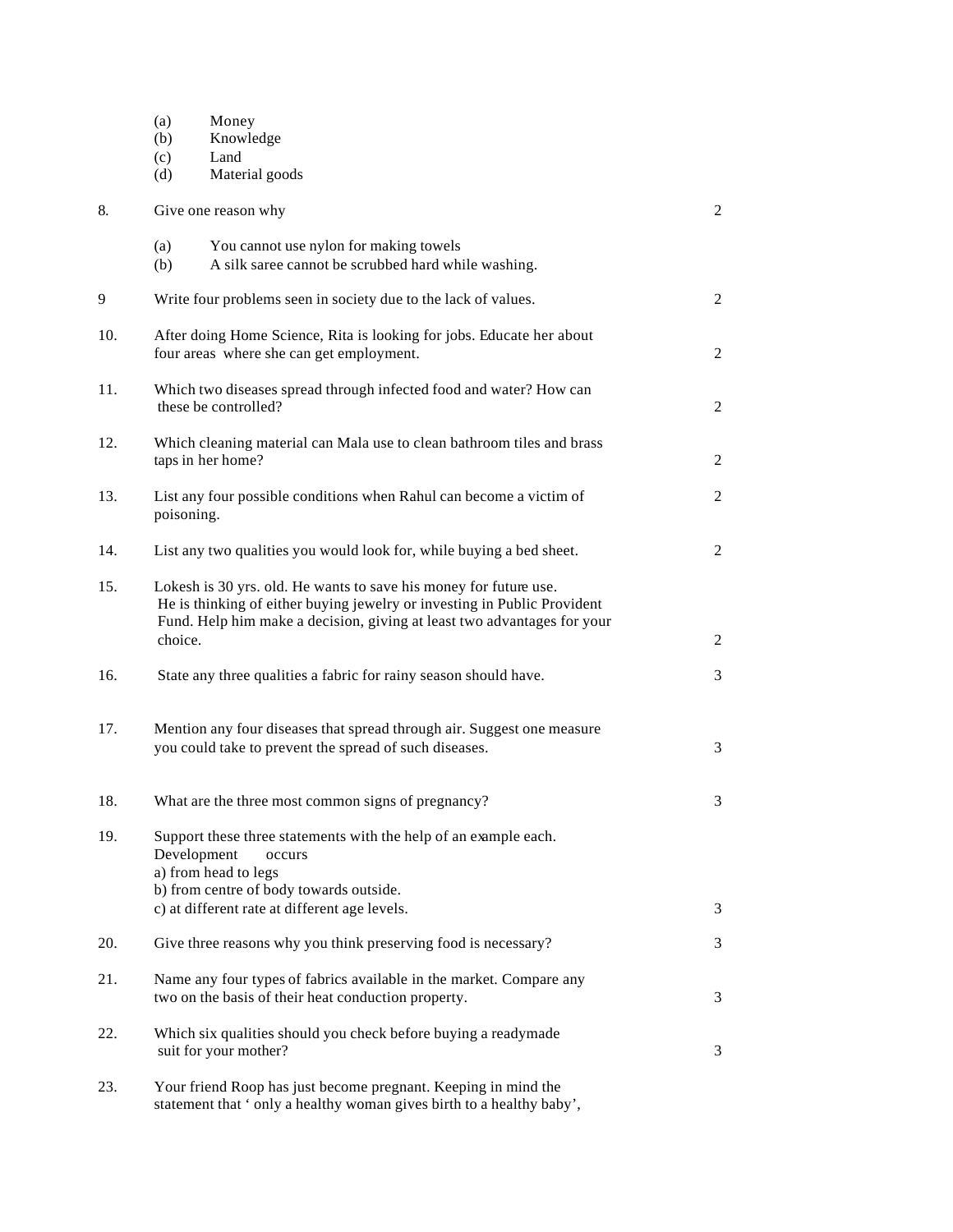|     | explain to her the kind of food she should eat.                                                                                                                                   | 3 |
|-----|-----------------------------------------------------------------------------------------------------------------------------------------------------------------------------------|---|
| 24. | Radha wants to decorate her home with the help of pictures. Which<br>three steps of planning she should keep in mind, before evaluating<br>the decoration of her house?           | 3 |
| 25. | Why are consumer aids important to a consumer? Describe any two<br>such aids.                                                                                                     | 5 |
| 26. | What are the major points you must keep in mind while selecting a<br>house?                                                                                                       | 5 |
| 27. | How will you help your younger sister to prepare for marriage?                                                                                                                    | 5 |
| 28. | Convince your friend about the need to save money from her monthly<br>expenditure.                                                                                                | 5 |
| 29. | There was a fire at Sheela's house. Identify six possible causes for this.                                                                                                        | 5 |
| 30. | Point out four nutritional requirements of adolescent girls staying in a hostel.<br>Suggest two dishes which will be appropriate for them. Give justification for<br>your choice. | 5 |
| 31. | Describe the removal of garbage from your home. How frequently do<br>you remove it? Why? What precaution will you take if you have to<br>keep it for a day? Why?                  | 5 |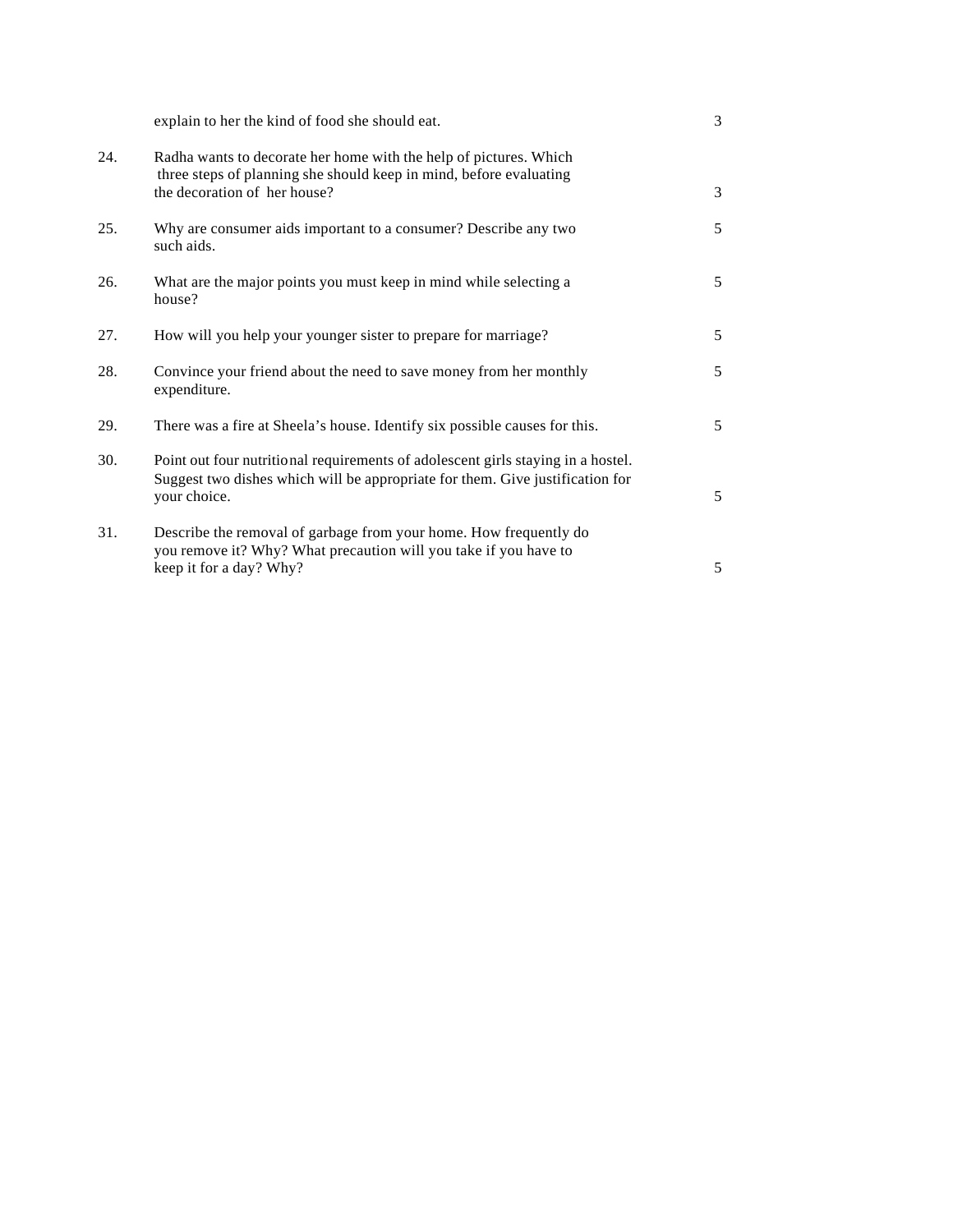# **Answers**

| 1.         | $\, {\bf B}$ |               |                                                            |            |            | 1                   |
|------------|--------------|---------------|------------------------------------------------------------|------------|------------|---------------------|
| 2.         | $\mathbf A$  |               |                                                            |            |            | 1                   |
|            |              |               |                                                            |            |            |                     |
| 3.         | A            |               |                                                            |            |            | 1                   |
| 4.         | A            |               |                                                            |            |            |                     |
| 5.         | D            |               |                                                            |            |            |                     |
|            |              |               |                                                            |            |            |                     |
| 6.         | B            |               |                                                            |            |            | 1                   |
| 1.         |              | $\, {\bf B}$  |                                                            |            |            | 1                   |
|            |              |               |                                                            |            |            |                     |
|            |              |               |                                                            |            |            |                     |
| 8.         | a)           |               | Does not absorb moisture easily.                           |            |            | $1+1=2$             |
|            |              |               |                                                            |            |            |                     |
|            | b)           |               | Silk looses strength when wet.                             |            |            |                     |
|            |              |               |                                                            |            |            |                     |
|            |              |               |                                                            |            |            |                     |
| 9.         | Problems -   |               |                                                            |            |            |                     |
|            |              |               |                                                            |            |            |                     |
|            |              |               |                                                            |            |            |                     |
|            |              | 1.            | Lack of punctuality in schools, offices, shops.            |            |            |                     |
|            |              | 2.            | Disrespect to elders, parents, teachers, employees etc.    |            |            |                     |
|            |              | 3.            | Gender discrimination                                      |            |            |                     |
|            |              | 4.            | Indiscreet use and wastage of resources                    |            |            |                     |
|            |              | 5.            | Rude behavior                                              |            |            |                     |
|            |              |               |                                                            |            |            |                     |
|            |              | 6.            | Insensitive to the needs of disadvantaged                  |            |            |                     |
|            |              |               |                                                            |            |            |                     |
|            |              |               |                                                            |            | (Any four) | $4X\frac{1}{2} = 2$ |
|            |              |               | Ans. 10 She can get employed in                            |            |            |                     |
|            |              |               |                                                            |            |            |                     |
|            |              |               |                                                            |            |            |                     |
|            |              | i)            | Polytechnics                                               |            |            |                     |
|            |              | $\mathbf{ii}$ | <b>Industrial Training Institute</b>                       |            |            |                     |
|            |              | iii)          | Institute of Hotel Management                              |            |            |                     |
|            |              | iv)           | Angan wadi/Balwadi Centres                                 |            |            |                     |
|            |              | V)            | Home Science Colleges                                      |            |            |                     |
|            |              |               |                                                            |            |            |                     |
|            |              | vi)           | Schools offering Home Science and Vocational Courses.      |            |            |                     |
|            |              |               |                                                            |            |            |                     |
|            |              |               |                                                            |            | (Any four) | $4X\frac{1}{2} = 2$ |
|            |              |               |                                                            |            |            |                     |
|            |              |               | Ans. 11 Diseases - diarrhoea, Cholera, Jaundice            | (Any 2)    |            | 1                   |
|            |              |               | Precautions - Drink boiled or treated water.               |            |            |                     |
|            |              |               |                                                            |            |            |                     |
|            |              |               | - keep all food covered to prevent contamination by flies. |            |            | 1                   |
|            |              |               |                                                            |            |            | $1+1 = 2$           |
| Ans. 12    |              |               | For Bathroom tiles                                         |            |            |                     |
|            |              |               | Soap, Vim, Water                                           |            |            | 1                   |
|            |              |               |                                                            |            |            |                     |
|            |              |               |                                                            |            |            |                     |
|            |              |               | For Brass taps                                             |            |            | 1                   |
|            |              |               | Tamarind/lemon/dry mango powder                            |            |            | $1+1=2$             |
|            |              |               |                                                            |            |            |                     |
|            |              |               |                                                            |            |            |                     |
| Ans. 13 i) |              |               | Consuming expired medicines                                |            |            |                     |
|            |              |               |                                                            |            |            |                     |
|            |              | $\mathbf{ii}$ | Handling insecticides in kitchen.                          |            |            |                     |
|            |              | iii)          | Eating unwashed fruits and vegetables.                     |            |            |                     |
|            |              | iv)           | Drinking contaminated water.                               |            |            |                     |
|            |              | $\mathbf{v})$ | Eating contaminated food.                                  |            |            |                     |
|            |              | vi)           | Acids and alkalis.                                         |            |            |                     |
|            |              |               |                                                            |            |            |                     |
|            |              |               |                                                            |            |            |                     |
|            |              |               |                                                            | (Any four) |            | $4x\frac{1}{2} = 2$ |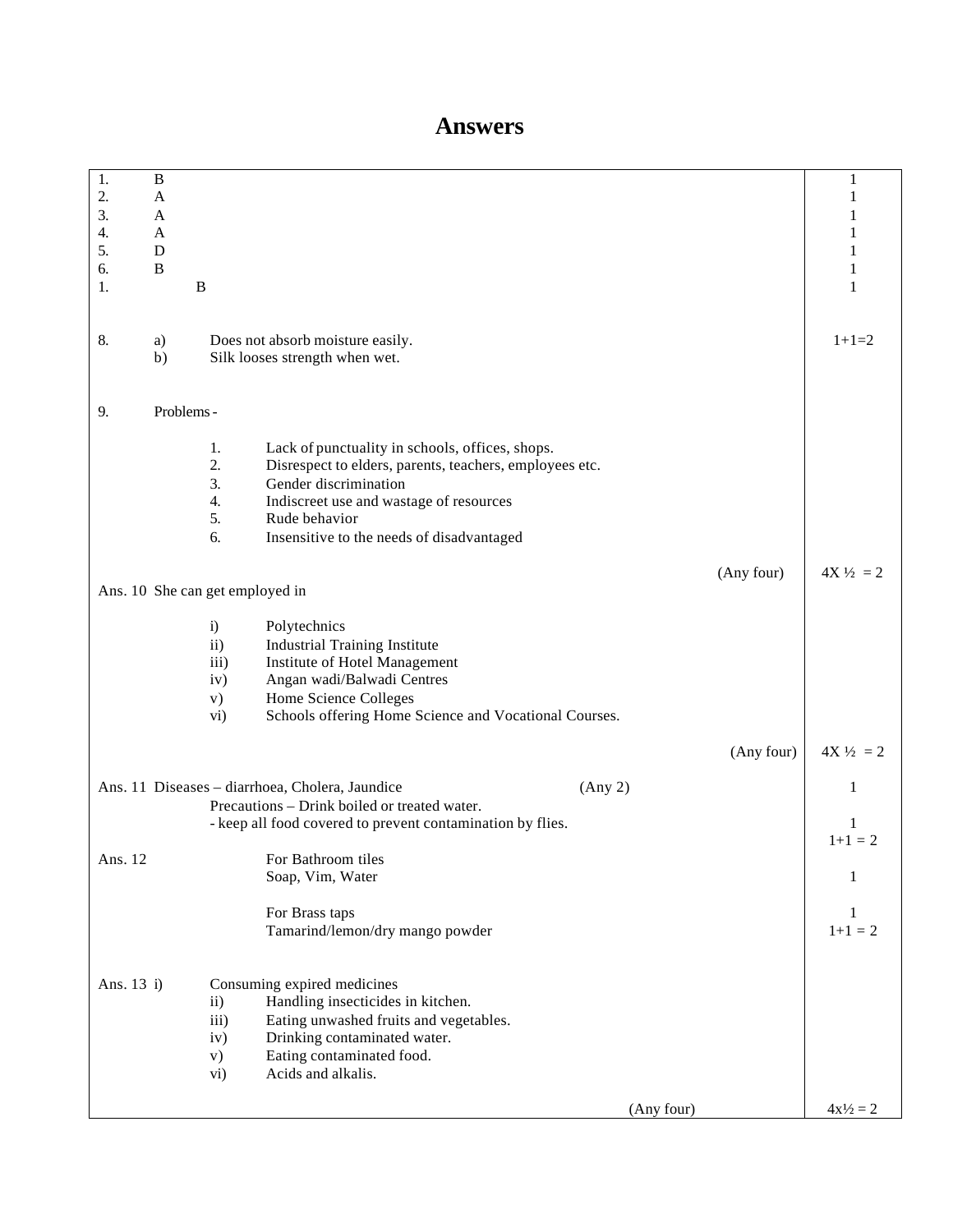| Ans. 14 i)                | colour fastness                                                                                                                             |                            |
|---------------------------|---------------------------------------------------------------------------------------------------------------------------------------------|----------------------------|
|                           | strength of the fabric<br>$\mathbf{ii}$                                                                                                     |                            |
|                           | iii)<br>softness of bedsheet - matched                                                                                                      |                            |
|                           | iv)<br>colour of bedsheet – matched with colour of rooms/curtains.                                                                          |                            |
|                           | (Any two)                                                                                                                                   | $1x^2 = 2$                 |
|                           | Ans. 15 He should invest in PPF because                                                                                                     |                            |
|                           | a) he gets a tax rebate<br>b) he can take a loan against it                                                                                 |                            |
|                           | small amount of money is deducted every month<br>c)                                                                                         |                            |
|                           | employer also puts in the same amount of money<br>d)                                                                                        |                            |
|                           | (Any two)                                                                                                                                   | $1x2 = 2$                  |
|                           |                                                                                                                                             |                            |
| Ans. 16 i)                | It should dry fast.                                                                                                                         |                            |
|                           | $\mathbf{ii}$<br>It should not wrinkle when wet.                                                                                            |                            |
|                           | iii)<br>It should not lose strength when wet.                                                                                               |                            |
|                           | It should be of a fast colour.                                                                                                              |                            |
|                           | (Any three)                                                                                                                                 | $1x3 = 3$                  |
| Ans. 17 Four diseases     |                                                                                                                                             |                            |
|                           | Influenza ,Diphtheira                                                                                                                       |                            |
|                           | Measles, Mumps or any other                                                                                                                 | $1X4 = 2$                  |
|                           | Measures                                                                                                                                    |                            |
|                           | Cover mouth while coughing or sneezing.                                                                                                     | 1                          |
|                           |                                                                                                                                             | $2+1=3$                    |
| Ans. 18 i)                | Missed period                                                                                                                               |                            |
|                           | $\mathbf{ii}$<br>Morning sickness/nausea<br>iii)<br>Increase in frequency of urination                                                      |                            |
|                           | Changes in the breast.<br>iv)                                                                                                               |                            |
|                           | Digestive upsets.<br>V)                                                                                                                     |                            |
|                           |                                                                                                                                             |                            |
|                           | (Any Three)                                                                                                                                 | $1X3 = 3$                  |
|                           |                                                                                                                                             |                            |
| Ans. 19                   | First, the child gains control over the head, then the child gains<br>a)                                                                    |                            |
|                           | control of the trunk and then is able to sit and then stand.                                                                                |                            |
|                           | In the beginning, child grasps toys with whole body, then both arms, then both<br>b)                                                        |                            |
|                           | hands, then only with fingers.<br>In the first six years of life and adolescence the pace of growth is very fast but slows<br>$\mathbf{c})$ | $1X3 = 3$                  |
|                           | down during childhood and later years.                                                                                                      |                            |
|                           |                                                                                                                                             |                            |
| Ans: 20 -                 | Adds variety in the diet                                                                                                                    |                            |
|                           | Makes food easy to store.                                                                                                                   | $1X3 = 3$                  |
|                           | Food can be made available every where.                                                                                                     |                            |
|                           |                                                                                                                                             |                            |
| Ans: 21 Fabrics available |                                                                                                                                             | $\frac{1}{2}$ x4 = 2       |
|                           | Cotton/Wool/Silk/Nylon/Polyester/Rayon<br>(Any 4)                                                                                           |                            |
|                           |                                                                                                                                             |                            |
|                           | Cotton/rayon is a good conductor of heat and keeps the body cool.                                                                           | $\frac{1}{2} \times 2 = 1$ |
|                           |                                                                                                                                             |                            |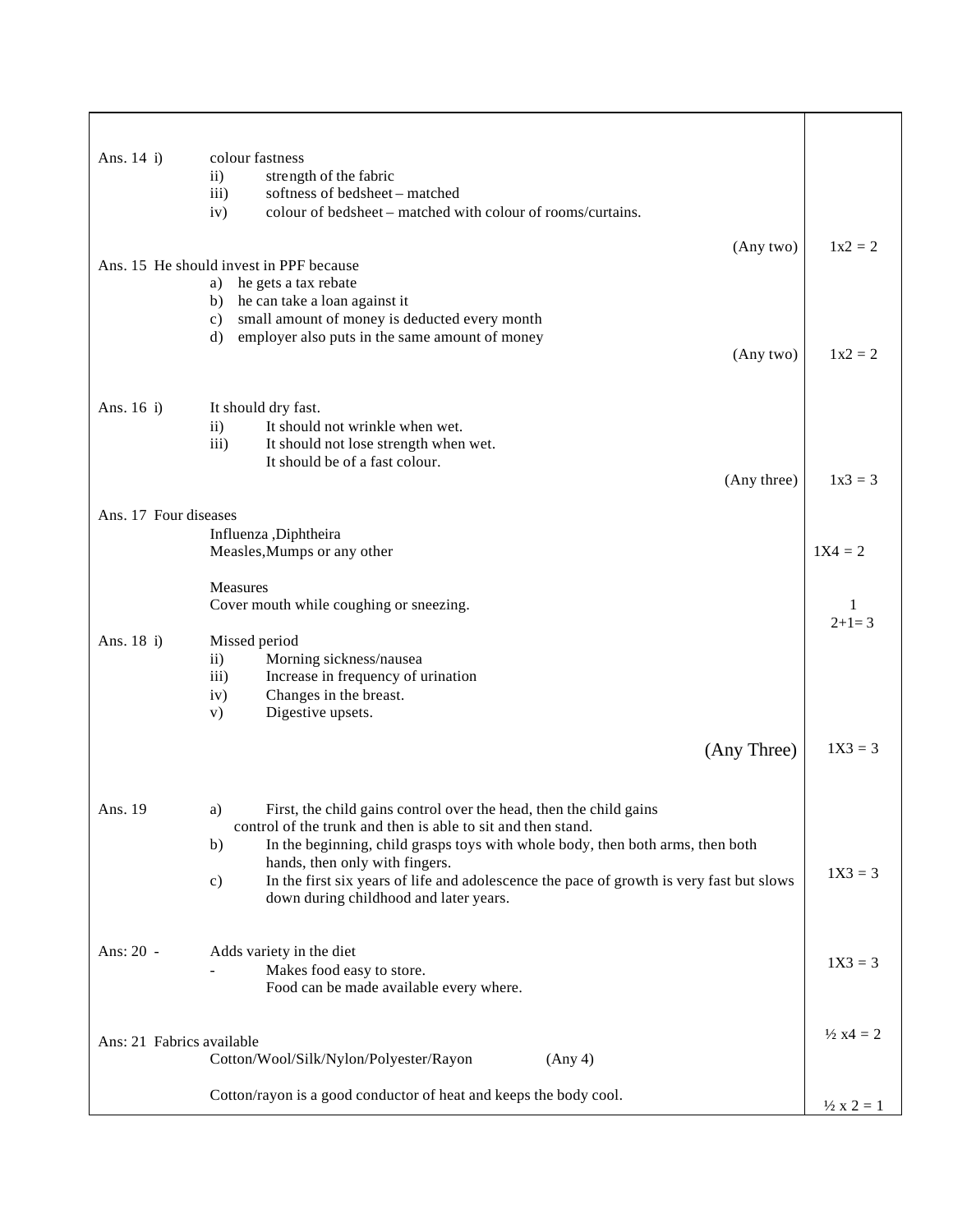|                            | Wool/Silk/Nylon/Polyester are bad conductors of heat and keep the body                                                            |                                                                                          |                  |
|----------------------------|-----------------------------------------------------------------------------------------------------------------------------------|------------------------------------------------------------------------------------------|------------------|
|                            | warm.                                                                                                                             |                                                                                          |                  |
|                            |                                                                                                                                   |                                                                                          |                  |
| Ans. 22                    | a)                                                                                                                                | Seams should be finished properly                                                        |                  |
|                            | b)                                                                                                                                | Seam allowance should be adequate                                                        |                  |
|                            | $\mathbf{c})$                                                                                                                     | Garment should be stitched on the grainline.                                             |                  |
|                            | $\rm d)$                                                                                                                          | Fasteners firmly stitched                                                                |                  |
|                            | e)                                                                                                                                | Finishing of garment should be satisfactory                                              | $\frac{1}{2}x$ 6 |
|                            | f)                                                                                                                                | Quality of fabric should be good.                                                        |                  |
| Ans. $23$                  | a)                                                                                                                                | Eat a dry piece of toast/biscuit before getting up from bed<br>to avoid morning sickness |                  |
|                            | b)                                                                                                                                | Eat raw salads, fruits and drink plenty of fluids to avoid constipation                  |                  |
|                            | $\mathbf{c})$                                                                                                                     | Eat regular and balanced diet                                                            |                  |
|                            | $\rm d$                                                                                                                           | Avoid spicy and fried food that increases digestive upsets                               |                  |
|                            | e)                                                                                                                                | Eat small but frequent meals                                                             |                  |
|                            | f                                                                                                                                 | Eat last meal at least 2-3 hours before bed time                                         | $1x 3 = 3$       |
|                            |                                                                                                                                   | (Any three)                                                                              |                  |
| Ans. $24$                  | i)                                                                                                                                | Planning-Activities have been properly listed and sequenced                              |                  |
|                            | $\mathbf{ii}$                                                                                                                     | Organizing-Responsibilities have been fixed and all the resources have been              |                  |
|                            |                                                                                                                                   | collected and assembled.                                                                 | $1x3 = 3$        |
|                            | iii)                                                                                                                              | Implementing-Activities have been implemented as per the planning and                    |                  |
|                            |                                                                                                                                   | organizing.                                                                              |                  |
| Ans. $25$                  |                                                                                                                                   |                                                                                          | $1x1=1$          |
|                            | A consumer aid is anything written or illustrated that helps and<br>guides a consumer in selecting a product he/she wants to buy. |                                                                                          |                  |
|                            |                                                                                                                                   |                                                                                          |                  |
|                            |                                                                                                                                   | Describe any two of the following -                                                      | $2x2=4$          |
|                            | i)                                                                                                                                | standardization marks                                                                    |                  |
|                            | $\mathbf{ii}$                                                                                                                     | labels and catalogues                                                                    |                  |
|                            | iii)                                                                                                                              | packages                                                                                 |                  |
|                            | iv)                                                                                                                               | advertisement                                                                            | $1 + 4 = 5$      |
|                            | V)                                                                                                                                | consumer associations and cooperatives.                                                  |                  |
| Ans. 26 Points to consider |                                                                                                                                   |                                                                                          |                  |
|                            |                                                                                                                                   | adequate sunlight                                                                        |                  |
|                            |                                                                                                                                   | proper ventiliation                                                                      |                  |
|                            |                                                                                                                                   | clean surroundings                                                                       |                  |
|                            |                                                                                                                                   | no loud noise                                                                            |                  |
|                            |                                                                                                                                   | good locality with basic amenities like school markets, hospital, post-                  |                  |
|                            |                                                                                                                                   | office, bank etc.                                                                        |                  |
|                            |                                                                                                                                   | budget                                                                                   | $1X5 = 5$        |
|                            |                                                                                                                                   | according to requirements<br>(Any 5)                                                     |                  |
| Ans. 27 You will           |                                                                                                                                   |                                                                                          |                  |
|                            | $\ddot{\mathbf{i}}$                                                                                                               | help her to develop confidence in herself.                                               |                  |
|                            | $\mathbf{ii}$                                                                                                                     | inculcate in her a healthy respect for the opposite sex                                  |                  |
|                            | iii)                                                                                                                              | explain to her the reproductive system.                                                  |                  |
|                            | iv)                                                                                                                               | Educate her about the reproductive system                                                | $1X5=5$          |